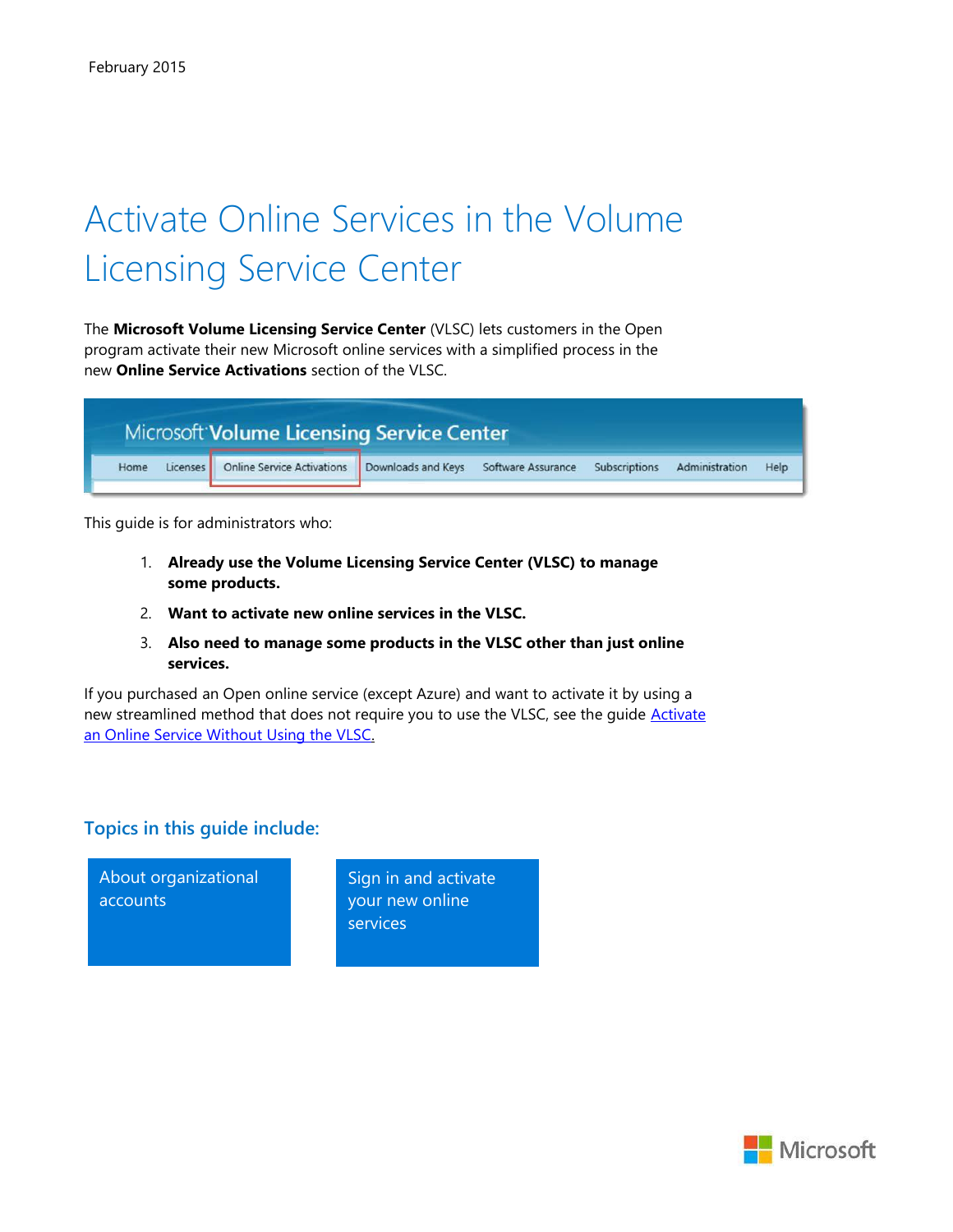## <span id="page-1-0"></span>About organizational accounts

To use any Microsoft online services, such as Office 365, you and other users in your organization need to sign in to them with an **organizational account**. When you activate your new online services, you will be directed to sign in with an organizational account.

If anyone in your organization already uses Microsoft online services at work, then they must be signing in to them with an organizational account. This is different from the **Microsoft account** you must use to sign in to the Volume Licensing Service Center and personal services such as Outlook.com email.

If you need to create an organizational account or want to learn more about organizational accounts, see the guide [Create an Organizational Account. E](http://www.microsoft.com/en-us/download/details.aspx?id=44944)ach organization should have only a single organizational account, which is created by a VLSC administrator.

# Sign in and activate your online services

This guide assumes that you have already signed up for new online services either yourself or through your Microsoft Partner and are now ready to activate them in the VLSC.

#### **Review the email invitation**

After you subscribe to a new online service and order it through your Microsoft Partner, Microsoft will send email to the person listed as the **online administrator** in the volume licensing agreement that your organization signed with Microsoft. This email confirms your order for the new online services and any other products you also ordered.

### **Sign in to the VLSC**

Sign in to the VLSC to check for new online services you ordered that are ready to activate. You can find them in the VLSC even if you have not received an email confirming your order.

If you've used the VLSC previously, go there now and [sign in. T](https://www.microsoft.com/Licensing/servicecenter/default.aspx)hen skip to the section below titled [Go to the Online Services Activation section of the VLSC.](#page-3-0)

If you've never signed in to the VLSC, here's how to register:

- 1. Create a Microsoft account for yourself, if you don't already have one; you will need this to sign in to the VLSC. This Microsoft account should use your work (business) email address, not a personal email address. Create your [Microsoft](http://windows.microsoft.com/en-us/windows-live/sign-up-create-account-how) [account.](http://windows.microsoft.com/en-us/windows-live/sign-up-create-account-how)
- 2. After you have created a Microsoft account, go to the **VLSC**.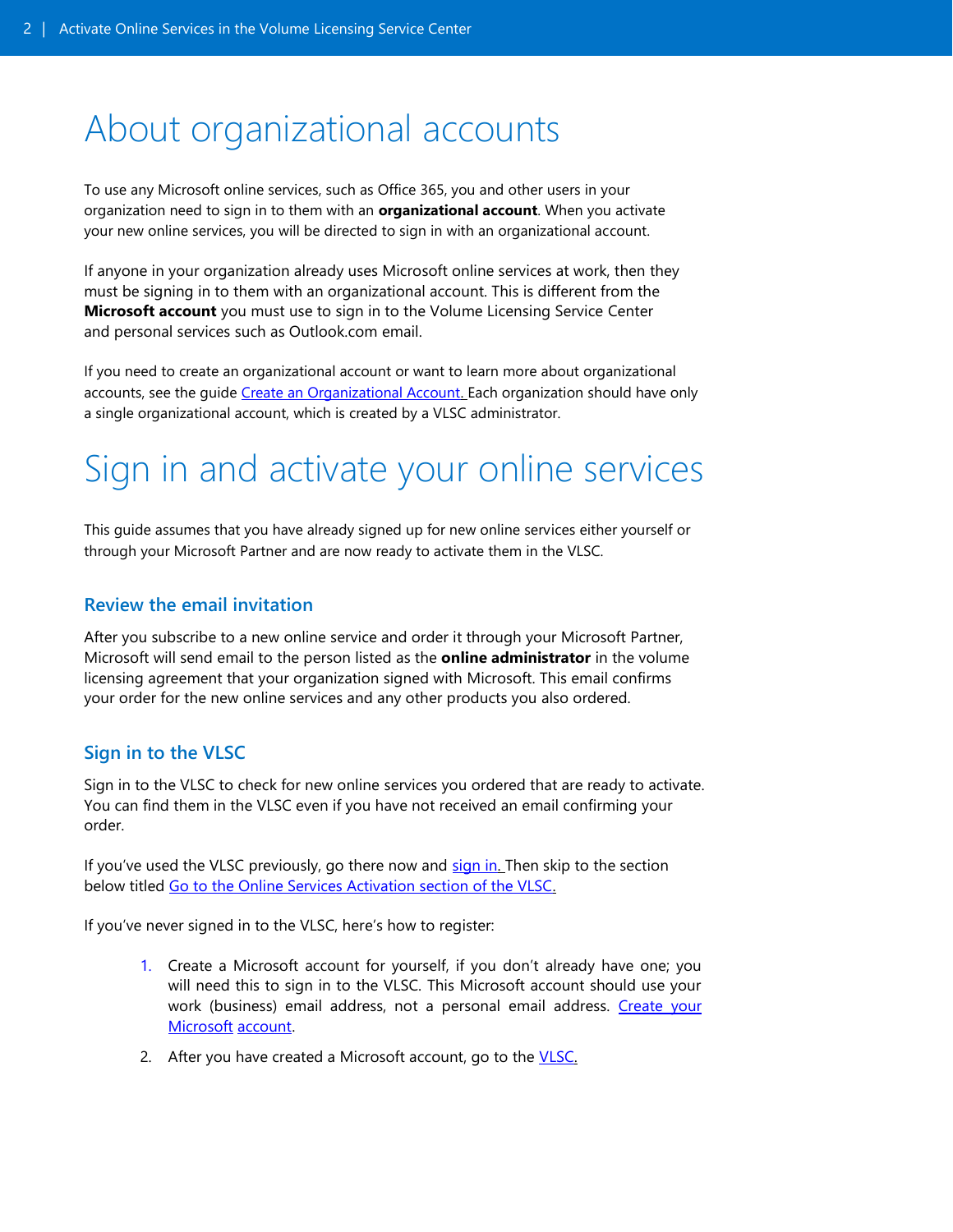3. On the VLSC home page, click **Sign In**.



4. Type your Microsoft account and password.

| Microsoft account What's this?<br>someone@example.com        |  |
|--------------------------------------------------------------|--|
| Password                                                     |  |
| Keep me signed in                                            |  |
|                                                              |  |
| <b>Sign in</b>                                               |  |
|                                                              |  |
|                                                              |  |
| Can't access your account?<br>Sign in with a single-use code |  |

- 5. Click **Sign In.**
- 6. First-time users must type their business email address (the email address you should have used when you created your Microsoft account). Type the business email address into both the **Business Email** and **Confirm your Business Email** fields.
- 7. Click **Submit**.
	- $\Box$  If you received an email invitation to the VLSC, type the email address to which your invitation was sent.
	- When you click **Submit**, an email message is sent to confirm ownership of the business email address that you provided.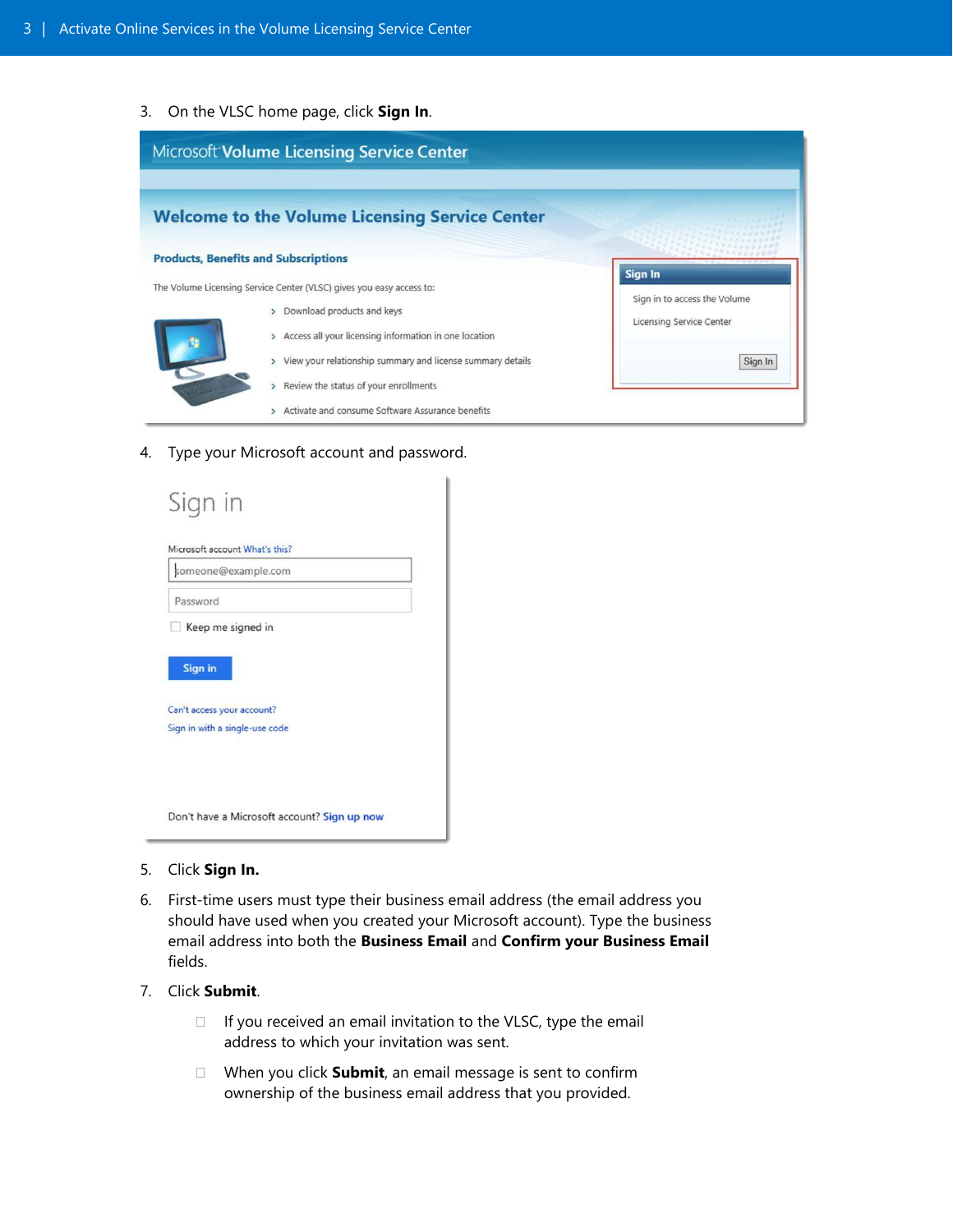- <span id="page-3-0"></span>8. Go to your inbox for the business email address that you provided**.**
	- a. Open the confirmation email message from the VLSC.
	- b. Click the link in the message to confirm your ownership of this business email address.

**NOTE:** If you do not receive an email notification, check the junk folder in your email program. Ensure that you add microsoft.com to your Safe Senders list. If you use Microsoft Outlook, turn off automatic filtering by selecting the Home tab. Click the **Junk** menu, click **Junk Email Options**, and then click **No Automatic Filtering**.

#### **Accept the Open License agreement**

When you sign in to the VLSC, it verifies whether you have any Open License agreements with unsigned terms and conditions. If you have an unsigned Open License agreement, you will be prompted to sign the agreement.

You must do this before you can activate your online services in the VLSC. Type your full name and click **I ACCEPT**.

If you don't see the terms and conditions page, skip to the next step.

|                                                    |              | Volume Licensing Online Service Activation                                                                                                                 |              |                   |              |         |
|----------------------------------------------------|--------------|------------------------------------------------------------------------------------------------------------------------------------------------------------|--------------|-------------------|--------------|---------|
|                                                    |              | You will need to accept the following terms and conditions for your Open license to activate your Online Service(s).                                       |              |                   |              |         |
| Open License Type: Commercial                      | $\checkmark$ | Country of Usage: United States                                                                                                                            | $\checkmark$ | Language: English | $\checkmark$ | Display |
| Open License Agreement                             |              |                                                                                                                                                            |              |                   |              |         |
|                                                    |              |                                                                                                                                                            |              |                   |              |         |
|                                                    |              |                                                                                                                                                            |              |                   |              |         |
|                                                    |              | This Microsoft Open License Agreement is between Customer and Microsoft Licensing, GP and consists of: (1) these terms; (2) the Product List;              |              |                   |              |         |
|                                                    |              | and (3) the Product use rights. If Customer's organization type is not of a business, then the qualifying government entity form is incorporated           |              |                   |              |         |
|                                                    |              | by reference and may be found at http://www.microsoft.com/licensing/contracts.                                                                             |              |                   |              |         |
| Definitions.                                       |              |                                                                                                                                                            |              |                   |              |         |
| The following definitions apply to this agreement: |              |                                                                                                                                                            |              |                   |              |         |
|                                                    |              | "Affiliate" means (1) any legal entity that a party owns, that owns a party, or that is under its common ownership with a party within the "Defined $\vee$ |              |                   |              |         |
|                                                    |              | Region": or (2) with regard to Customer if it is a government entity any entity that meets the qualifying government criteria located at                   |              |                   |              |         |
|                                                    |              |                                                                                                                                                            |              |                   |              |         |
|                                                    |              | Type your full name in the text box and click the I Accept button to agree to these terms and conditions.                                                  |              |                   |              |         |

*Open License Agreement terms and conditions*

#### **Go to the Online Service Activation section of the VLSC**

After you sign in to the VLSC, select the section titled **Online Service Activation**.

You may also notice other links on the VLSC home page directing you to activate your online services. Clicking any of these links should take you to the same page.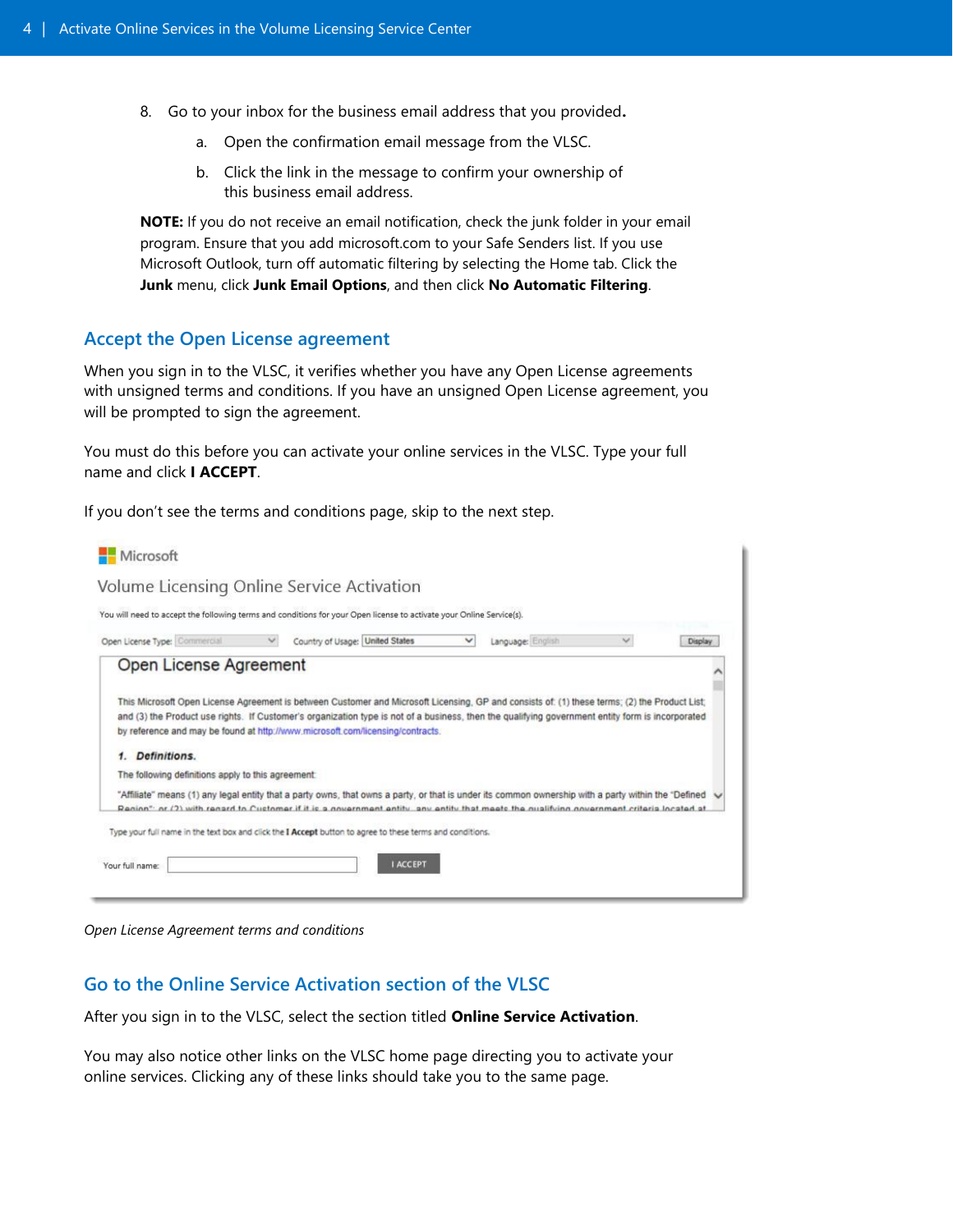|      | <b>Microsoft Volume Licensing Service Center</b>                                                    |                                                                                          |                                                                           | Sign out |
|------|-----------------------------------------------------------------------------------------------------|------------------------------------------------------------------------------------------|---------------------------------------------------------------------------|----------|
| Home | Online Service Activation:<br><b>Licenses</b>                                                       | Downloads and Keys<br>Software Assurance                                                 | Subscriptions<br>Administration<br>Help                                   |          |
|      | Do you have Online Service orders that need activation? View Online Service Activation              |                                                                                          |                                                                           |          |
|      | <b>Find What You Need</b>                                                                           | <b>Track Licensing Info</b>                                                              | Pending Requests: 0                                                       |          |
|      | Software Downloads<br>Av <sub>a</sub>                                                               | <b>View License Summary</b>                                                              | <b>Use your entitlements</b><br><b>View Software Assurance benefits</b>   |          |
|      | <b>B Winkler</b><br><b>Find Product Keys</b><br>$\mathbf{v}$<br><b>Review your VLSC Permissions</b> | <b>View Relationship Summary</b><br>Add an Open License to your profile<br>$\rightarrow$ | Learn more about online services<br><b>MSDN</b> and TechNet Subscriptions |          |
| s.   | <b>Online Services Activation</b>                                                                   |                                                                                          | <b>Learn More</b>                                                         |          |

*The VLSC home page may have multiple links to activate your online services.*

#### **Select the service that you want to activate**

- 1. On the Online Service Activation page, select the Licensing ID for the online service that you want to activate. If you have multiple services listed, use the search box to enter the Licensing ID or organization name for the online services that you want to activate.
- 2. After you have selected the online services that you want to activate, click **MANAGE ACTIVATIONS**.

|                    |                                  | <b>Microsoft Volume Licensing Service Center</b>                                                           |                    |                      |                                                              |         |
|--------------------|----------------------------------|------------------------------------------------------------------------------------------------------------|--------------------|----------------------|--------------------------------------------------------------|---------|
| Home               | Licenses                         | <b>Online Service Activation</b>                                                                           | Downloads and Keys | Software Assurance   | Subscriptions                                                | Adminis |
|                    | <b>Online Service Activation</b> | Online Service orders are listed below. Select a licensing ID to start managing Online Service Activation. |                    |                      |                                                              |         |
|                    | <b>Licensing ID</b>              | Filter by Licensing ID or Organization:<br>Authorization #<br>(if applicable)                              | Organization       | Go<br>Pending orders | Total orders                                                 |         |
| $^\circleddiamond$ | 4545444                          | 123415                                                                                                     | Fabrikam           | з                    | 3                                                            |         |
|                    |                                  | Page 1 of 1 $\blacktriangleright$ $\blacktriangleright$                                                    |                    |                      | Items per page: 10                                           |         |
|                    |                                  |                                                                                                            |                    |                      | <b>MANAGE ACTIVATIONS</b><br>(Opens in a new browser window) |         |

### **Choose how you will provide an organizational account**

This should open a **Volume Licensing Online Service Activation** screen where you will be asked to select one of two options:

- **I have an account for my organization to use**
- **I need to create a new account for my organization to use**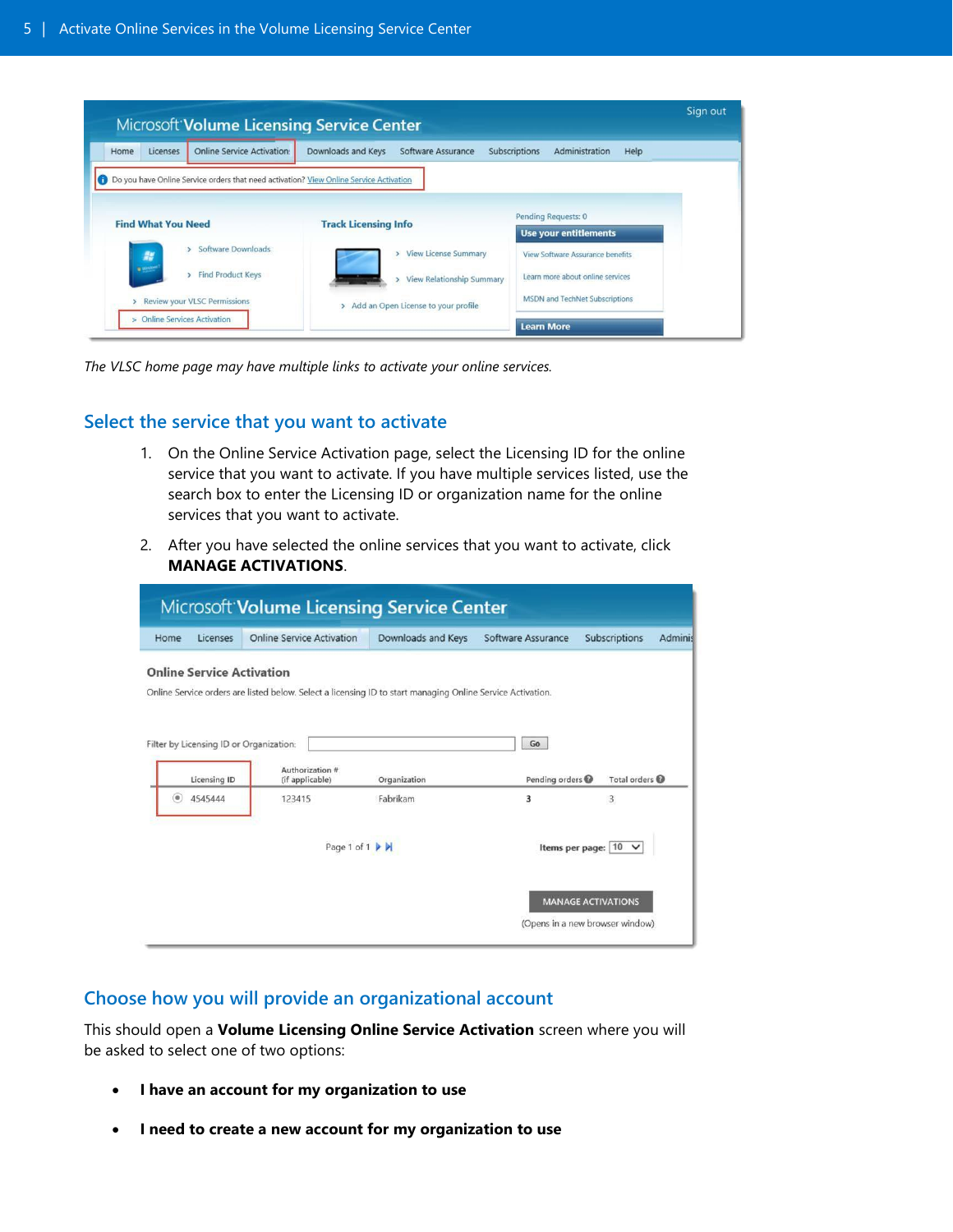Choose one option.

If you need to create an organizational account or want to learn more about organizational accounts, see the quide [Create an Organizational Account.](http://www.microsoft.com/en-us/download/details.aspx?id=44944)



### **Sign in with your organizational account**

You will be directed to a page asking you to sign in with your **organizational account**. (NOTE: This is different from the **Microsoft account** you used to sign in to the VLSC.)

Enter your organizational account and password and click **Sign In**.

As explained above in **About organizational accounts**, an organizational account is the account that employees use to sign in to their Microsoft online services at work.

| Microsoft Volume Licensing<br>Online Service Activation |
|---------------------------------------------------------|
| Sign in with your organizational account                |
| taitov@fabrikam.com                                     |
|                                                         |
| Keep me signed in<br>Sign in                            |
| Can't access your account?                              |

*Sign in with your organizational account and password.*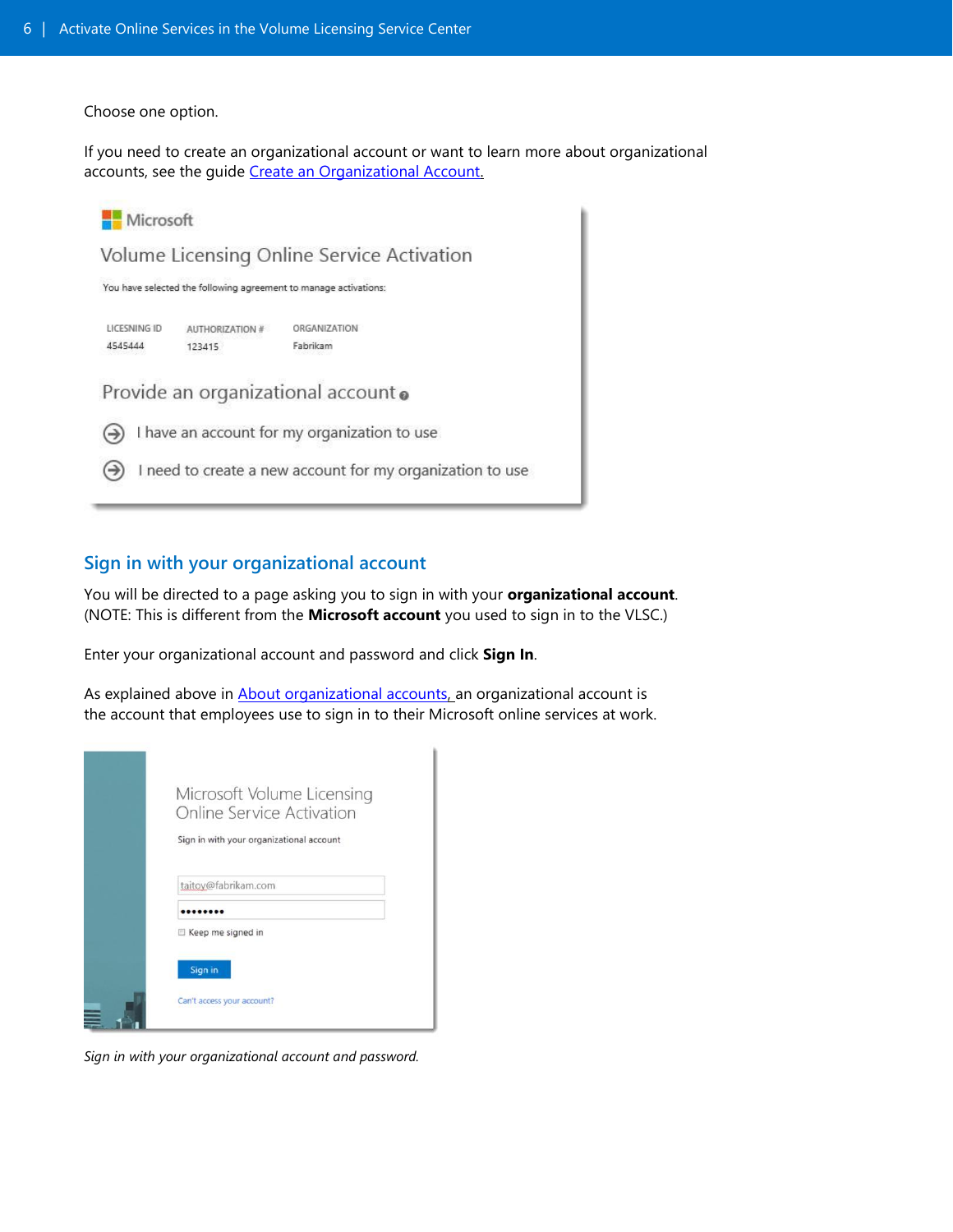#### **Start the activation process**

After you sign in with your organizational account, you will be taken to a page where you can activate your online services. Find the online service you want to activate, if there is more than one in the list, and click **Start Activation**.



This will take you to a page for the online service that you selected. We'll show you how this works for Office 365.

### **Start setting up your new online service**

In this example, the customer has clicked **Start Activation** for a new subscription to Office 365. This takes them to an Office 365 screen titled **get started with Office 365**.

- **1.** Click the check box next to **I understand. I'm the right person to be doing this for my organization.**
- 2. Click **start**.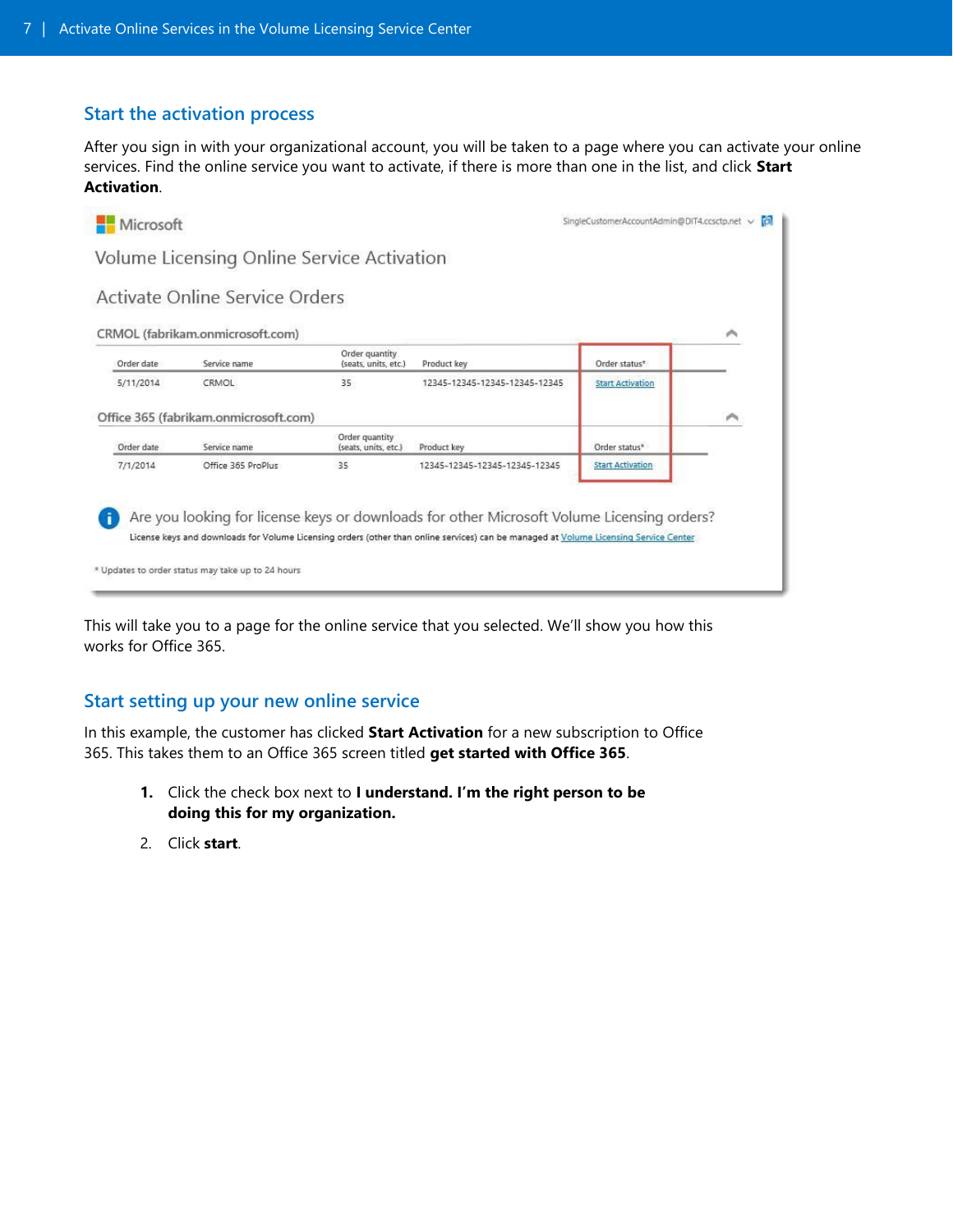| get started with office 365                                                                                                                                                                                                                                                                                                                                                    |                                                                                                           |
|--------------------------------------------------------------------------------------------------------------------------------------------------------------------------------------------------------------------------------------------------------------------------------------------------------------------------------------------------------------------------------|-----------------------------------------------------------------------------------------------------------|
| Things you should know before you start:<br>- As the first person in your organization who creates the account, you will be the Office 365 administrator.<br>• After you add your users, they can install the latest version of Office.<br>. Important: For Office 365 Small Business Premium, the admin should enter all product keys during the setup process.<br>Learn More | Already an Office 365<br>customer?<br>Apply your product key to your existing<br>subscription.<br>Sign in |
| I understand. I'm the right person to be doing this for my organization.<br>start<br>Are you a Microsoft Partner setting this up for another organization? Learn more<br>Need help? Read our Frequently Asked Questions                                                                                                                                                        |                                                                                                           |

#### **Activate your online service and redeem your new licenses**

1. The system will automatically enter the product key for your new online service. Click **next**.

| Office 365                                                                                                                                                    |                                                                                                          |
|---------------------------------------------------------------------------------------------------------------------------------------------------------------|----------------------------------------------------------------------------------------------------------|
| activate online service<br>The product key below is for your current order.<br>Product key:<br>SMARX-X182X-XX192-182XX-X7345<br>35 user licenses<br>$\bullet$ | Frequently Asked Questions   Get Support<br>Office 365 ProPlus<br>35 user licenses - 1 year subscription |
| back<br>next<br>cancel                                                                                                                                        |                                                                                                          |

2. If you already have Office 365 services in use at your organization, the screen you see will tell you how many licenses you have, the date they expire, and ask if you want to add the new licenses that you are activating.

You can add the new licenses to your current subscriptions (increasing the number of total subscriptions) or use them to extend the expiration date of your current subscriptions without adding any new subscriptions.

Make the selection you want, and then click **next**.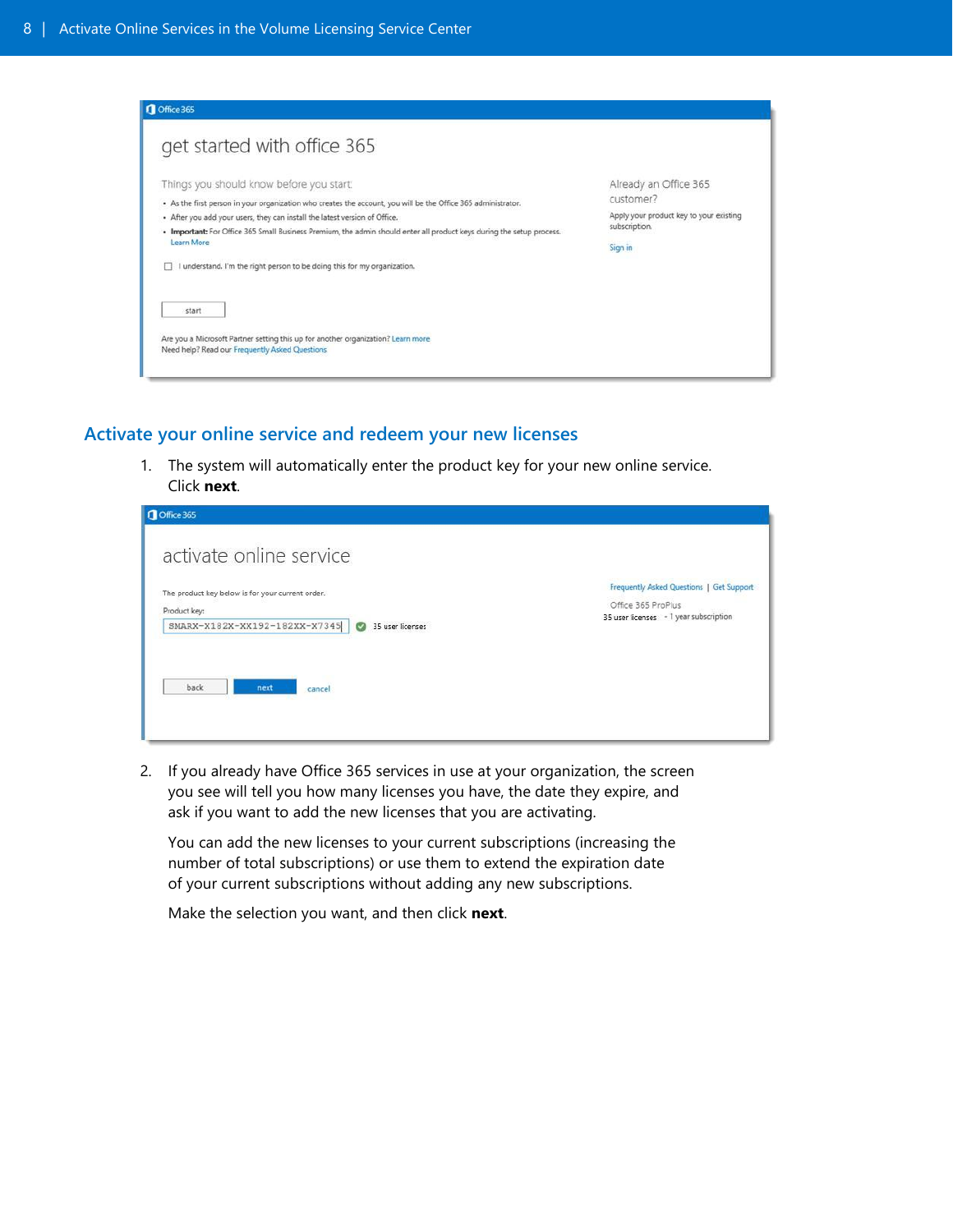| 冊                | Office 365<br>Admin                                                                                                                                                                                                                  | ٥ |  |
|------------------|--------------------------------------------------------------------------------------------------------------------------------------------------------------------------------------------------------------------------------------|---|--|
|                  | redeem product key                                                                                                                                                                                                                   |   |  |
| $\circledbullet$ | You currently have 35 user licenses for Office 365 ProPlus with a subscription end date of Thursday, July 16, 2015. How do you want to redeem your product keys?<br>Add 15 user licenses and renew the subscription to July 16, 2015 |   |  |
|                  | Renew the end date to July 15, 2016<br>How is the end date calculated?                                                                                                                                                               |   |  |
|                  | back<br>next<br>cancel                                                                                                                                                                                                               |   |  |

3. Verify that the information (number of licenses) is correct, and then click **redeem**.

| Office 365                                                        | Admin  |  |  |  |  |
|-------------------------------------------------------------------|--------|--|--|--|--|
| everything look right?                                            |        |  |  |  |  |
| Adding: 35 user licenses.                                         |        |  |  |  |  |
| New term end date: July 16, 2015. How is the end date calculated? |        |  |  |  |  |
| back                                                              | redeem |  |  |  |  |
|                                                                   |        |  |  |  |  |

Office 365 should now display the number of new licenses that you activated. These **online services** are ready for you to assign to users.